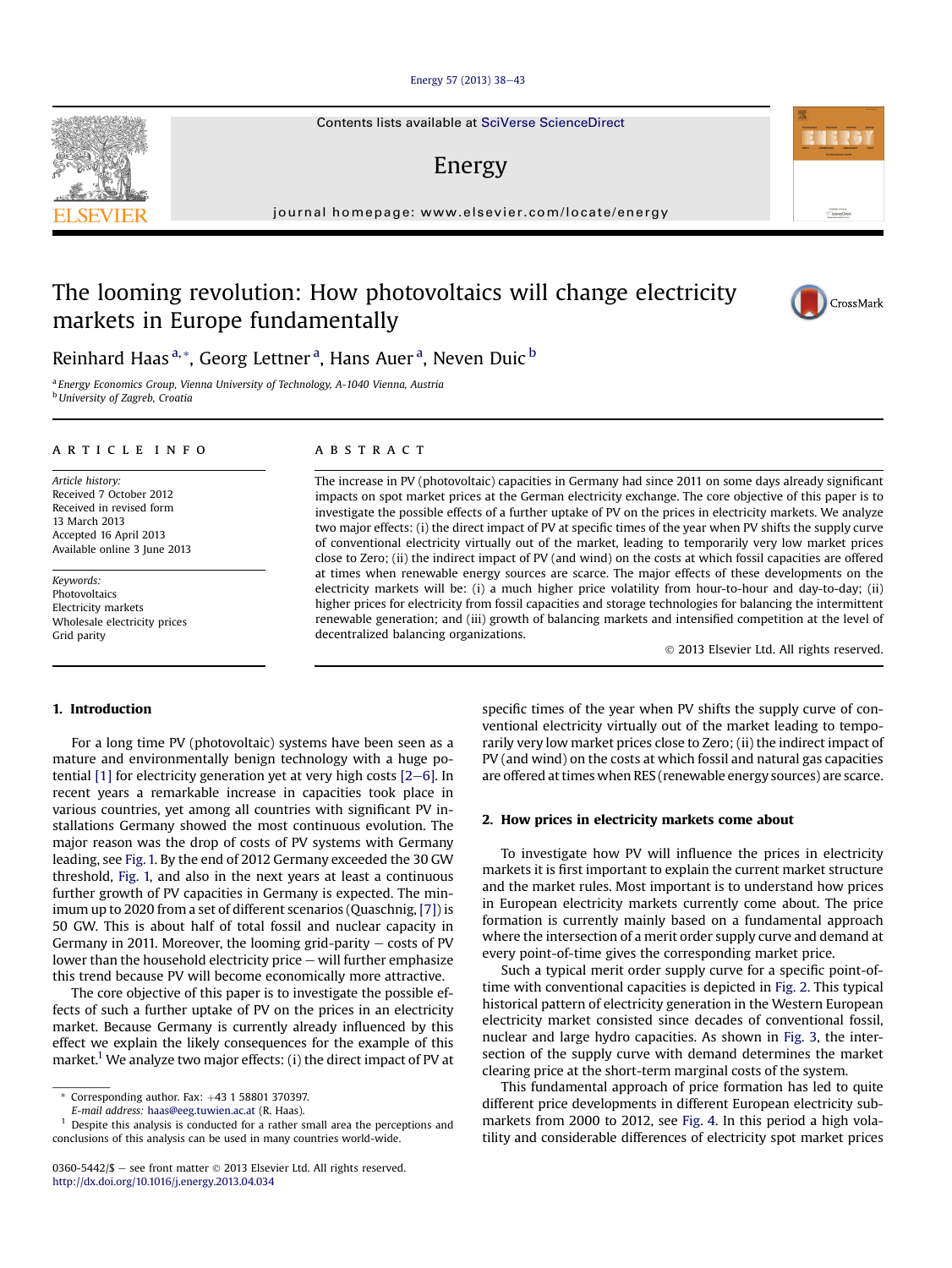

Fig. 1. Development of cumulated PV capacities and system prices in Germany in recent years. (Sources: [10-12], [http://www.renewablesinternational.net/2012-record](http://www.renewablesinternational.net/2012-record-year-for-pv-in-germany/150/510/60257/)[year-for-pv-in-germany/150/510/60257/,](http://www.renewablesinternational.net/2012-record-year-for-pv-in-germany/150/510/60257/) Figures 2012 preliminary).



Fig. 2. Typical conventional merit order supply curve based on short-term marginal costs for a specific point-of-time with conventional capacities (incl. large run-of-river hydro). (Source: own illustration).



Fig. 4. Price developments in different European electricity markets 2000-2012. (Source: Homepages of different energy exchanges, Figures for 2012 preliminary).



Fig. 5. Total and variable (short term) electricity generation costs of a CCGT depending on yearly full load hours. (Source: own illustration).



Fig. 3. How prices come about in markets with conventional capacities (incl. large hydro): intersection of supply curve with demand gives electricity price at the short term system marginal costs. (Source: own illustration).



Fig. 6. Merit order supply curve with additional wind capacities (incl. run-of-river hydro) at off-peak time with total costs or strategic bidding for conventional capacities. (Source: own illustration).